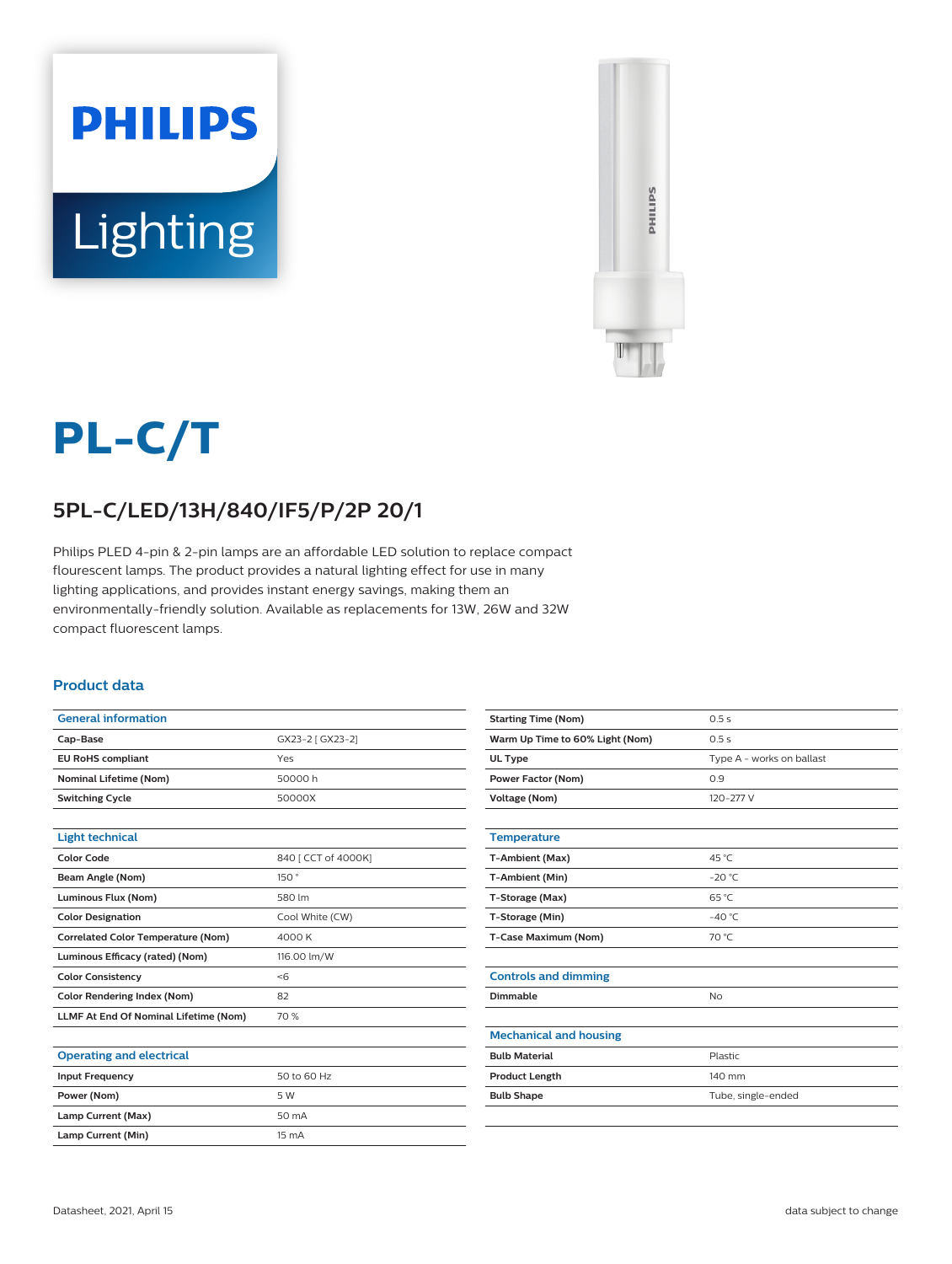### **PL-C/T**

| <b>Approval and application</b> |                                 |
|---------------------------------|---------------------------------|
| <b>Energy Saving Product</b>    | Yes                             |
| <b>Approval Marks</b>           | UL certificate RoHS compliance  |
| Energy Consumption kWh/1000 h   | - kWh                           |
|                                 |                                 |
| <b>Product data</b>             |                                 |
| Order product name              | 5PL-C/LED/13H/840/IF5/P/2P 20/1 |
| <b>EAN/UPC - Product</b>        | 046677532345                    |

| Order code                           | 929001884804 |
|--------------------------------------|--------------|
| <b>Numerator - Quantity Per Pack</b> |              |
| Numerator - Packs per outer box      | 20           |
| Material Nr. (12NC)                  | 929001884804 |
| Net Weight (Piece)                   | 0.064 kg     |
|                                      |              |

#### **Dimensional drawing**



| Product                    | D1. | <b>A1</b> | A <sub>2</sub>                        | A <sub>3</sub> |
|----------------------------|-----|-----------|---------------------------------------|----------------|
| 5PL-C/LED/13H/840/IF5/P/2P |     |           | 27 mm 27 mm 91.5 mm 122.4 mm 137.4 mm |                |
| 20/1                       |     |           |                                       |                |



#### **Photometric data**

|                                                               |                                                                   | General Uniform Lighting                                                                                              |
|---------------------------------------------------------------|-------------------------------------------------------------------|-----------------------------------------------------------------------------------------------------------------------|
|                                                               |                                                                   | 1 + 1210018548 4000K TW                                                                                               |
|                                                               |                                                                   | 11.98%                                                                                                                |
| <b>Business Communities</b> Allegand                          | Charles painting damage                                           | LGL signs                                                                                                             |
| <b>AGENCY</b><br><br>$n \times n$                             | $\overline{1}$<br><b>WHAT SIRE RINGER</b><br>---<br>USuba 53x189  | --<br><b>SANA</b><br><b>CONTRACT</b><br><b><i><u>SALES COMPANY</u></i></b><br>$1 - 10 - 10$<br><b>Letterson, Fabu</b> |
| <b>Milled Ave</b><br>÷<br><b>NON AVEV</b>                     | and it is also all primate deal to                                |                                                                                                                       |
| <b>Mills Barnett 198</b><br><b>CARDON</b><br><b>Statement</b> | <b>Call College Ave</b><br>п<br>a a<br>×                          |                                                                                                                       |
| <b>When the ALB Inc.</b><br>٠                                 | ×<br>÷<br>÷<br>Ξ<br>Ξ<br>s<br>Ξ<br>Ξ<br>Ξ<br>н<br>c<br>÷<br>c<br> |                                                                                                                       |
|                                                               | <b>NAME OF GROOM</b>                                              | <b>District</b>                                                                                                       |

#### **LEDtube PLC 13H 5W GX23-2 840 15D ND**



**LEDtube PLC 13H 5W GX23-2 827 15D ND**

**LEDtube PLC 13H 5W GX23-2 840 15D ND**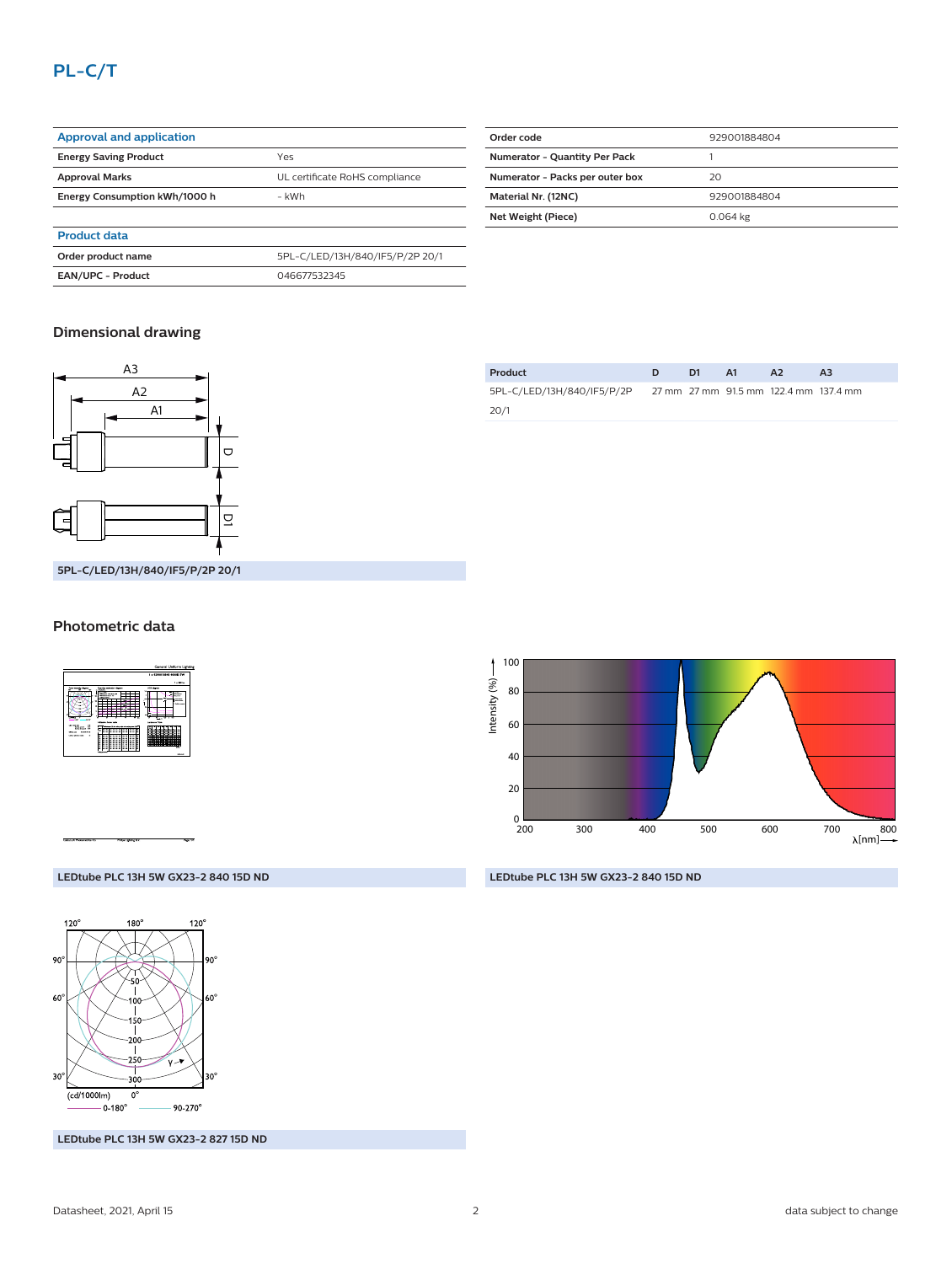#### **Lifetime**

Failure rate in %

 $0\frac{L}{0}$ 

60 40 20

80 100











**LEDtube PLC 13H 5W GX23-2 827 15D ND**



0 20000 40000 60000 80000

**LEDtube PLC 13H 5W GX23-2 827 15D ND**

**LEDtube PLC 13H 5W GX23-2 827 15D ND**